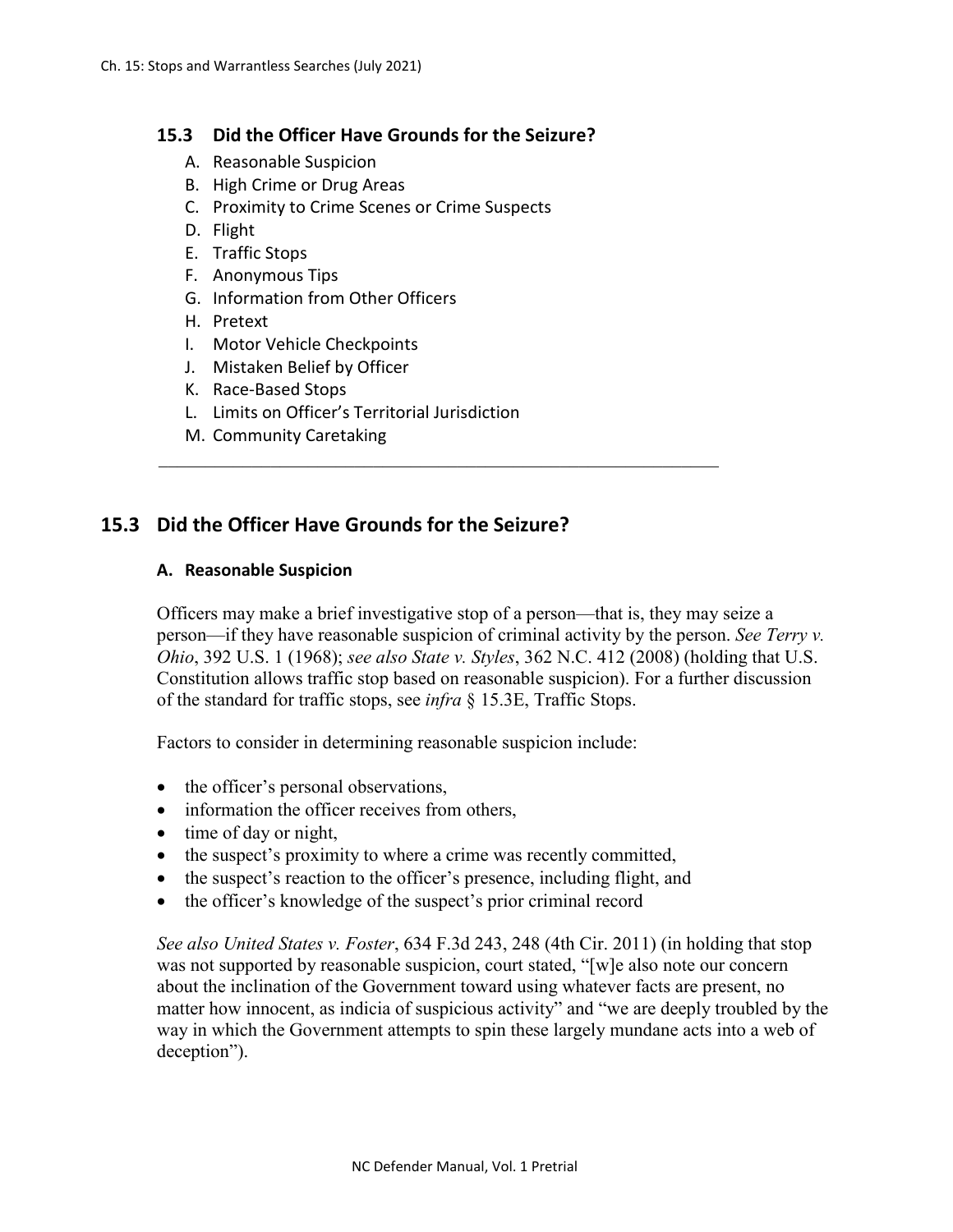### **B. High Crime or Drug Areas**

Presence in a high crime or drug area, standing alone, does not constitute reasonable suspicion. Other factors providing reasonable suspicion must be present. *See Brown v. Texas*, 443 U.S. 47 (1979) (defendant's presence with others on a corner known for drugrelated activity did not justify investigatory stop); *State v. Fleming*, 106 N.C. App. 165 (1992) (following *Brown*).

Courts have sometimes scrutinized the characterization of a neighborhood as a high crime area and have required the State to make an appropriate factual showing. *See State v. Holley*, 267 N.C App. 333 (2019) (factual finding that stop occurred in high crime area unsupported by the evidence); *State v. Horton*, 264 N.C. App. 711 (2019) (general description of break-ins and vandalism in the area without explanation of how officer knew or when prior crimes occurred insufficient to corroborate tip). The First Circuit Court of Appeals has held that, when considering an officer's testimony that a stop occurred in a "high crime area," the court must identify the relationship between the charged offense and the type of crime the area is known for, the geographic boundaries of the allegedly "high crime area," and the temporal proximity between the evidence of criminal activity and the observations allegedly giving rise to reasonable suspicion. *United States v. Wright*, 485 F.3d 45 (1st Cir. 2007); *see also United States v. Montero-Camargo*, 208 F.3d 1122, 1138 (9th Cir. 2000) ("[t]he citing of an area as 'high-crime' requires careful examination by the court, because such a description, unless properly limited and factually based, can easily serve as a proxy for race or ethnicity").

Representative cases finding a stop in a "high-crime" area not to be based on reasonable suspicion (in addition to *Holley* and *Horton*, above) include:

*State v. White*, 214 N.C. App. 471 (2011) (reasonable suspicion did not exist where officers responded to a complaint of loud music in a location they regarded as a high crime area but officers did not see the defendant engaged in any suspicious activity and did not see any device capable of producing loud music; that the defendant was running in the neighborhood did not establish reasonable suspicion; "[t]o conclude the officers were justified in effectuating an investigatory stop, on these facts, would render any person who is unfortunate enough to live in a high-crime area subject to an investigatory stop merely for the act of running")

*State v. Hayes*, 188 N.C. App. 313 (2008) (reasonable suspicion did not exist where defendant and another man were in area where drug-related arrests had been made in past, they were walking back and forth on a sidewalk in a residential neighborhood on a Sunday afternoon, the officer did not believe they lived in the neighborhood, and the officer observed in the car they had exited a gun under the seat of the defendant's companion but not of the defendant)

Representative cases finding a stop in a "high-crime" area to be justified by additional factors showing reasonable suspicion include: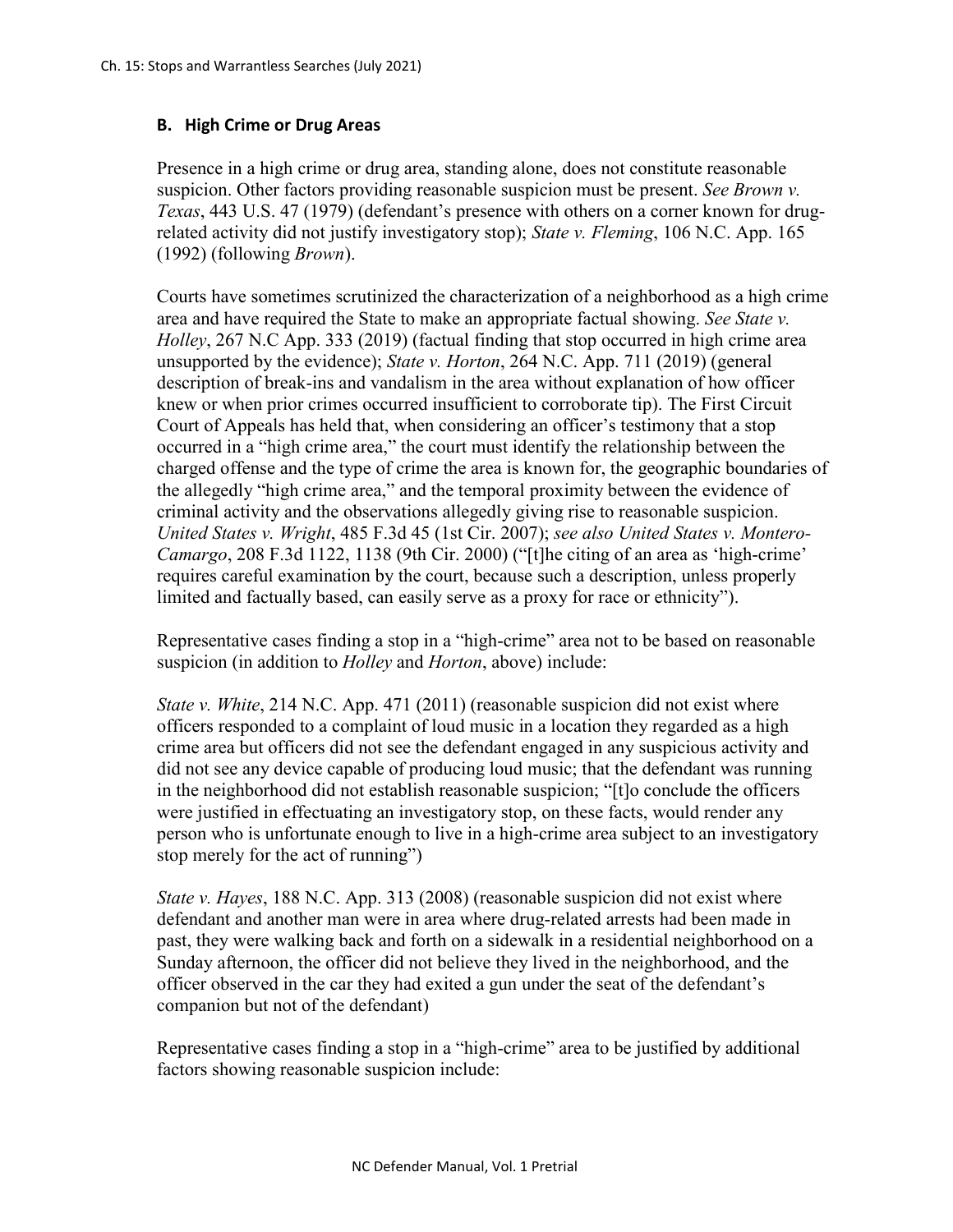*State v. Goins,* 370 N.C. 157 (2017), *rev'g per curiam for reasons stated in dissenting opinion,* 248 N.C. App. 265 (2016) (defendant was in a high crime neighborhood, driving slowly around a parking lot in an apartment complex known for drug activity and appeared to be meeting a man standing outside one of the buildings within the complex known for drug activity; when the person standing outside yelled towards the defendant's car, it exited the parking lot at faster rate of speed; this "unbroken sequence of observed events" was sufficient to establish reasonable suspicion)

*State v. Jackson,* 368 N.C. 75 (2015) (presence in area known for drug activity, consistent with evasive behavior known to the officer to be consistent with drug transactions established reasonable suspicion)

*State v. Butler*, 331 N.C. 227 (1992) (presence of an individual on a corner specifically known for drug activity and the scene of multiple recent arrests for drugs, coupled with evasive actions by defendant, were sufficient to form reasonable suspicion to stop)

# **C. Proximity to Crime Scenes or Crime Suspects**

A factor similar to presence in a high-crime area, discussed in subsection B., above, is proximity to a crime scene. Without more, this factor does not establish reasonable suspicion. *See State v. Brown*, 217 N.C. App. 566 (2011) (proximity to area in which robbery occurred four hours earlier insufficient to justify stop); *State v. Chlopek*, 209 N.C. App. 358 (2011) (no reasonable suspicion to stop truck that drove into subdivision under construction and drove out thirty minutes later at a time of night when copper thefts had been reported in other parts of the county); *State v. Murray*, 192 N.C. App. 684 (2008) (officer did not have reasonable suspicion to stop vehicle when officer was on patrol at 4:00 a.m. in area where there had been recent break-ins; vehicle was not breaking any traffic laws, officer did not see any indication of any damage or break-in that night, vehicle was on public street and was not leaving parking lot of any business, and officer found no irregularities on check of vehicle's license plate); *State v. Cooper*, 186 N.C. App. 100 (2007) (no reasonable suspicion where defendant, a black male, was in vicinity of crime scene and suspect was described as a black male); *compare State v. Campbell*, 188 N.C. App. 701 (2008) (court states that proximity to crime scene, time of day, and absence of other suspects in vicinity do not, by themselves, establish reasonable suspicion; however, noting other factors, court finds that reasonable suspicion existed in the circumstances of the case).

Likewise, proximity to a person suspected of a crime or wanted for arrest, without more, does not establish reasonable suspicion. *See State v. Washington*, 193 N.C. App. 670 (2008) (defendant drove to and entered home of person who was wanted for several felonies; defendant and person came out of house a few minutes later and drove to nearby gas station, parked in lot, and got out of car, where officers arrested other person and ordered defendant to stop; trial court's finding that officer had right to make investigative stop of defendant because he transported wanted person was erroneous as matter of law).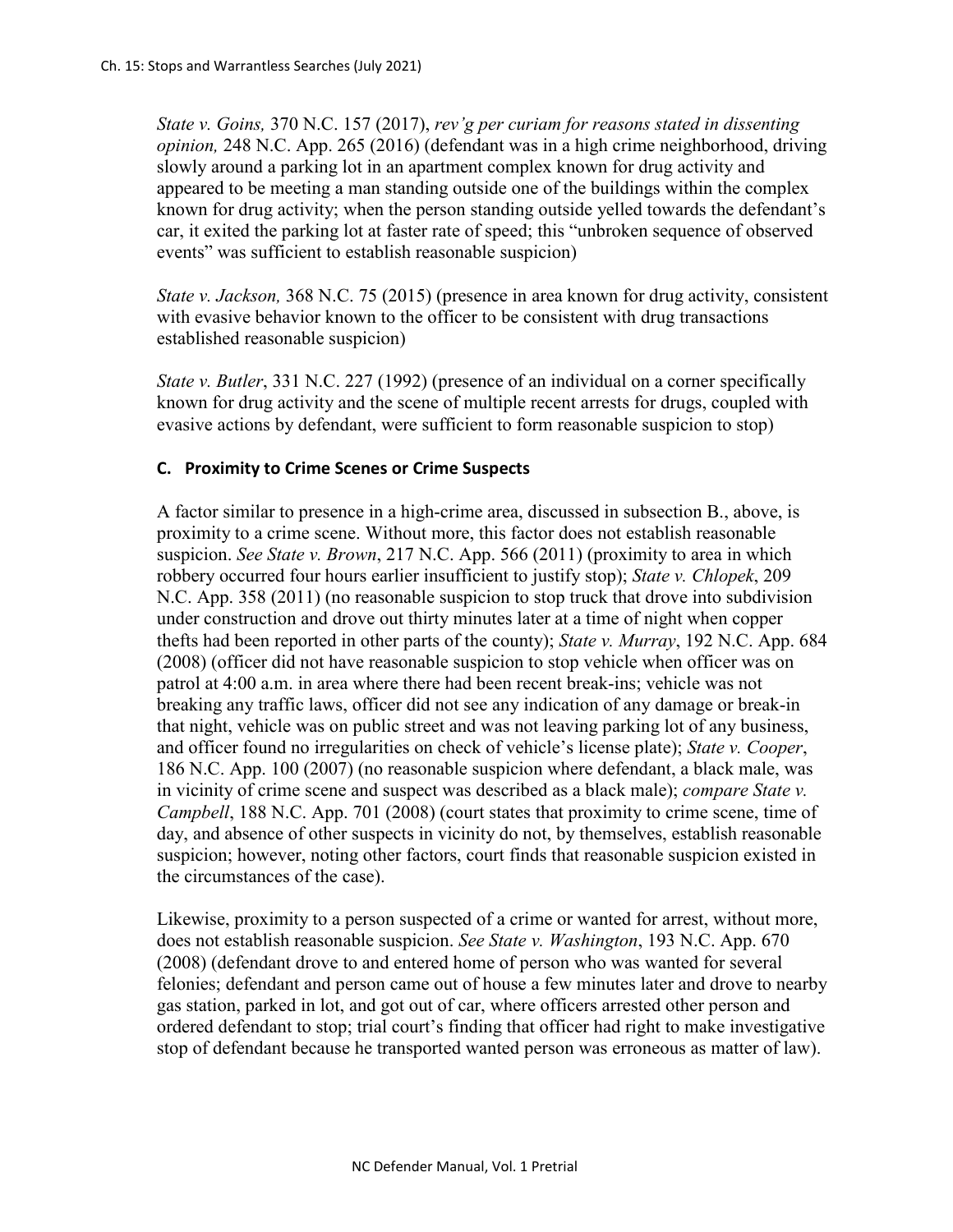# **D. Flight**

**Generally.** In *Illinois v. Wardlow*, 528 U.S. 119 (2000), the U.S. Supreme Court held that the defendant's headlong flight on seeing the officers, along with his presence in an area of heavy narcotics trafficking, constituted reasonable suspicion to stop. The Court reaffirmed that mere presence in a high drug area does not constitute reasonable suspicion and cautioned that reasonable suspicion is based on the totality of the circumstances, not any single factor. *See also In re J.L.B.M.*, 176 N.C. App. 613 (2006) (officer did not have reasonable suspicion to stop in following circumstances: officer received police dispatch of suspicious person, described as Hispanic male, at gas station; when officer drove up, he saw a Hispanic male in baggy clothes, who spoke to someone in another car and then walked away from location of officer's patrol car).

**Flight from consensual or illegal encounter not RDO.** If an officer has grounds to seize a person, the person's flight may constitute resisting, delaying, or obstructing an officer in the lawful performance of his or her duties (RDO). *See, e.g., State v. Lynch*, 94 N.C. App. 330 (1989). If the initial encounter between an officer and defendant is consensual and not a seizure, however, a defendant's attempt to leave would not constitute RDO. *See, e.g., State v. Joe*, 222 N.C. App. 206 (2012); *State v. White*, 214 N.C. App. 471 (2011) (so holding); *In re A.J. M.-B.*, 212 N.C. App. 586 (2011) (same); *State v. Sinclair*, 191 N.C. App. 485, 490–91 (2008) ("Although Defendant's subsequent flight may have contributed to a reasonable suspicion that criminal activity was afoot thereby justifying an investigatory stop, Defendant's flight from a consensual encounter cannot be used as evidence that Defendant was resisting, delaying, or obstructing [the officer] in the performance of his duties."); *compare State v. Washington*, 193 N.C. App. 670 (2008) (officer had reasonable suspicion to stop defendant, so defendant's flight constituted RDO). For a discussion of the difference between consensual encounters and seizures, see *supra* § 15.2A, Consensual Encounters.

Likewise, if an officer illegally stops a person, the person's attempt to leave thereafter ordinarily would not give the officer grounds to stop the person and charge him or her with RDO. *See, e.g.*, *White¸* 214 N.C. App. 471 (if officer is attempting to effect unlawful stop, defendant's flight is not RDO because officer is not discharging a lawful duty); *Sinclair*, 191 N.C. App. 485 (same); *State v. Swift*, 105 N.C. App. 550 (1992) (recognizing that person may flee illegal stop or arrest); JOHN RUBIN, THE LAW OF SELF-DEFENSE IN NORTH CAROLINA 137–38 (UNC Institute of Government, 1996) (person has limited right to resist illegal stop). *But cf. State v. Branch*, 194 N.C. App. 173 (2008) (officer had reasonable suspicion to stop defendant but did not have grounds to continue detention after completing purpose of stop; defendant had right to resist continued detention but used more force than reasonably necessary by driving away while officer was reaching into vehicle; officer therefore had probable cause to arrest defendant for assault).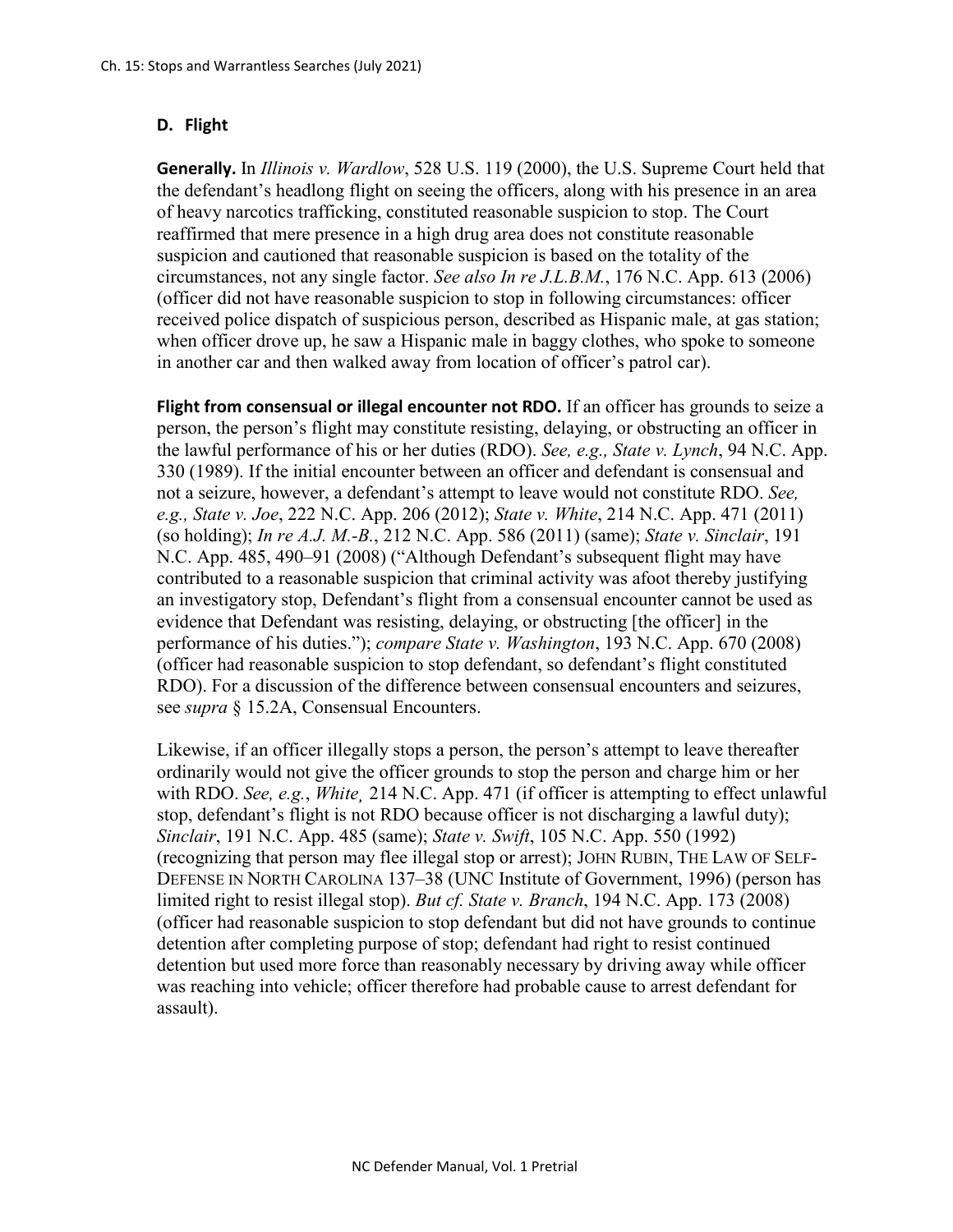# **E. Traffic Stops**

**Standard for making stop.** An officer may not randomly stop motorists to check their driver's license or vehicle registration; an officer must have at least reasonable suspicion of criminal activity. *See Delaware v. Prouse*, 440 U.S. 648 (1979). Police may establish systematic checkpoints, without individualized suspicion, under certain conditions. *See infra* § 15.3I, Motor Vehicle Checkpoints.

The N.C. Supreme Court has held that reasonable suspicion, not probable cause, is sufficient for a traffic stop, regardless of whether the traffic violation is readily observed or merely suspected. *See State v. Styles*, 362 N.C. 412 (2008); *see also* G.S. 15A-1113(b) (an officer who has probable cause of a noncriminal infraction may detain the person to issue and serve a citation). *But see State v. Day*, 168 P.3d 1265 (Wash. 2007) (officer may not make investigatory stop for parking violation). Under some circumstances, a mistaken but reasonable belief that a crime is occurring can support reasonable suspicion for a traffic stop. *See infra* § 15.3J, Mistaken Belief by Officer (discussing mistakes of law and fact).

**Standing of passenger to challenge stop.** In *Brendlin v. California*, 551 U.S. 249 (2007), the U.S. Supreme Court held that a passenger in a car is seized under the Fourth Amendment when the police make a traffic stop, and the passenger may challenge the stop's constitutionality. *Accord State v. Canty*, 224 N.C. App. 514 (2012). Consequently, when evidence incriminating a passenger is obtained following an illegal stop, the passenger has standing to move to suppress the evidence.

If a stop is valid, a passenger's standing to challenge actions taken during the stop (such as frisks or searches) will depend on whether the officer's actions infringe on the passenger's rights. *See State v. Franklin,* 224 N.C. App. 337 (2012) (although a passenger who has no possessory interest in a vehicle has standing to challenge a stop of the vehicle, that passenger does not have standing to challenge a search of the vehicle).

**Delay at light.** *Compare, e.g., State v. Barnard*, 362 N.C. 244 (2008) (driver's unexplained thirty-second delay before proceeding through green traffic light gave rise to reasonable suspicion of impaired driving in all the circumstances), *with State v. Roberson*, 163 N.C. App. 129 (2004) (defendant's eight to ten second delay after light turned green did not give officer reasonable suspicion to stop for impaired driving).

**Failure to use turn signal.** *Compare, e.g., State v. Ivey*, 360 N.C. 562 (2006) (failure to use turn signal when making turn did not give officer grounds to stop; failure to signal did not affect operation of any other vehicle or any pedestrian), *with State v. Styles*, 362 N.C. 412 (2008) (failure to use turn signal gave officer grounds to stop because failure could affect operation of another vehicle, in this case vehicle driven by officer, which was directly behind defendant).

**Speeding or slowing.** *See, e.g., State v. Canty*, 224 N.C. App. 514 (2012) (no reasonable suspicion; car touched fog line and slowed to 59 m.p.h. in 65 m.p.h. when officers passed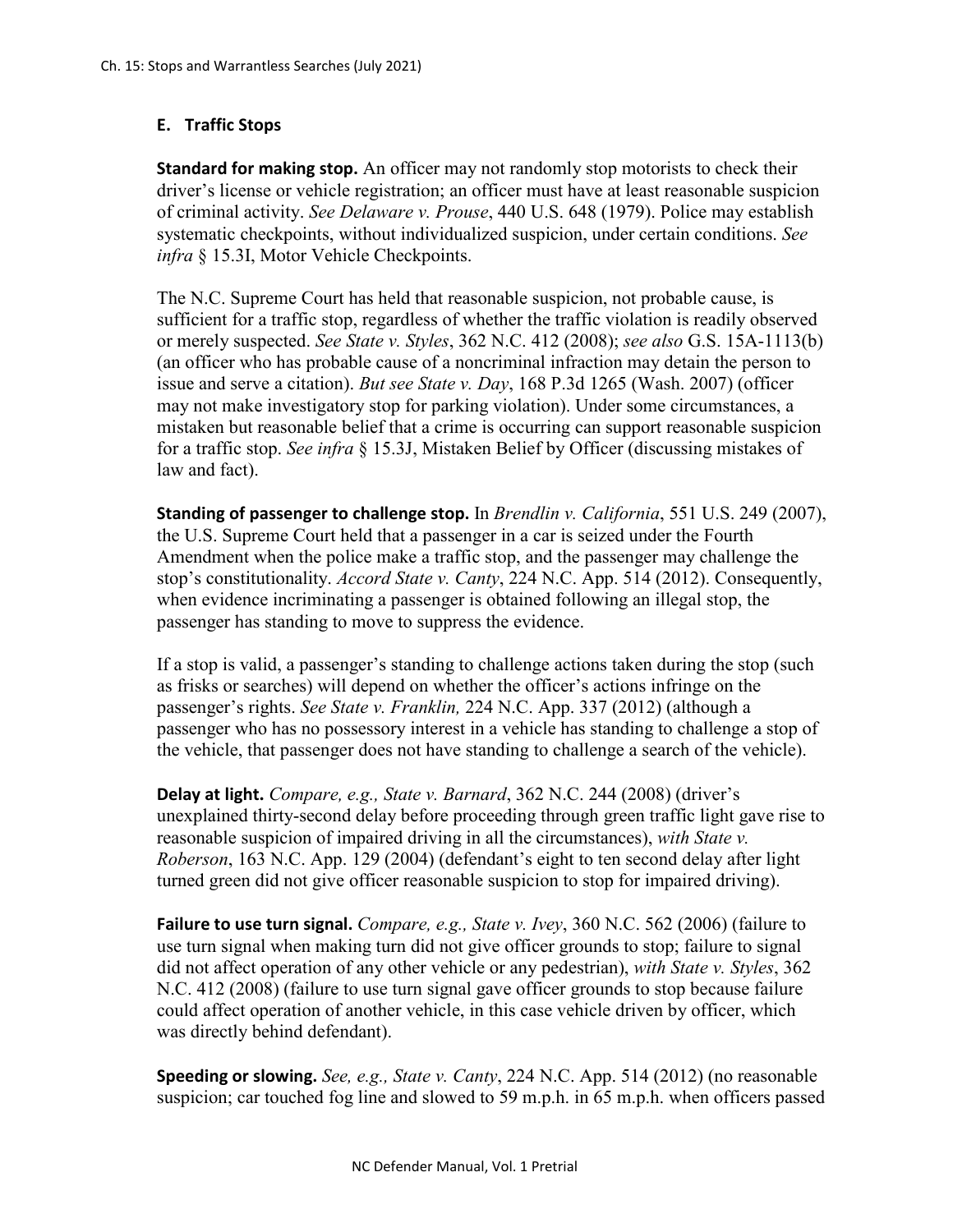car, and driver and passengers appeared nervous and failed to make eye contact with passing officer); *State v. Royster*, 224 N.C. App. 374 (2012) (officer had sufficient time to form opinion that defendant was speeding); *State v. Barnhill*, 166 N.C. App. 228 (2004) (officer's estimate that defendant was going 40 m.p.h. in 25 m.p.h. zone justified stop ); *State v. Aubin*, 100 N.C. App. 628 (1990) (driving excessively slowly and weaving in own lane justified stop); *see also* Welty, *[Traffic Stops](http://nccriminallaw.sog.unc.edu/wp-content/uploads/2013/03/2013-03-Traffic-Stops.pdf)*, at 3 (noting that "if a vehicle is speeding only slightly, an officer's visual estimate of speed may be insufficiently reliable and accurate to support a traffic stop"; citing cases)*.*

**Weaving.** Numerous cases address "weaving" in one's own lane. While weaving is not a traffic violation and alone may not provide reasonable suspicion, it may provide reasonable suspicion to stop when combined with other factors or when severe. *See also*  Jeff Welty, *[Weaving and Reasonable Suspicion](http://nccriminallaw.sog.unc.edu/?p=3677.)*, N.C. CRIM. L., UNC SCH. OF GOV'T BLOG (June 19, 2012).

Cases not finding grounds for a stop include: *State v. Canty*, 224 N.C. App. 514 (2012) (no reasonable suspicion; car touched fog line and slowed to 59 m.p.h. in 65 m.p.h. when officers passed car and driver and passengers appeared nervous and failed to make eye contact with passing officer); *State v. Peele*, 196 N.C. App. 668 (2009) (single instance of weaving in own lane, without more, did not constitute reasonable suspicion to stop; officer's reliance on dispatcher's report of impaired driving in the area, in addition to officer's observation of weaving, did not provide reasonable suspicion; dispatcher's report was treated as based on anonymous tip, as State provided no evidence that report of bad driving came from identified caller); *State v. Fields*, 195 N.C. App. 740 (2009) (weaving in own lane three times, without more, did not establish reasonable suspicion to stop for impaired driving; defendant violated no other traffic laws, was driving at 4:00 p.m. in afternoon, which was not unusual hour, and was not near places that furnished alcohol).

Cases finding grounds for a stop include: *State v. Kochuk*, 366 N.C. 549 (2013), *rev'g per curiam for reasons stated in dissenting opinion*, 223 N.C. App. 301 (2012); *State v. Otto*, 366 N.C. 134 (2012) (traffic stop justified by the defendant's "constant and continual" weaving for three quarters of a mile at 11:00 p.m. on Friday night); *State v. Fields*, 219 N.C. App. 385 (2012) (officer followed defendant for three quarters of a mile and saw him "weaving in his own lane . . . sufficiently frequent [ly] and erratic [ally] to prompt evasive maneuvers from other drivers"); *State v. Jacobs*, 162 N.C. App. 251, 255 (2004) (court recognizes that "defendant's weaving within his lane was not a crime," but finds that all of the facts—slowly weaving within own lane for three-quarters of a mile, late at night, in area near bars—justified stop); *State v. Thompson*, 154 N.C. App. 194 (2002) (weaving within the lane and touching the centerline with both left tires, combined with speeding and other factors, justified stop); *State v. Watson*, 122 N.C. App. 596 (1996) (driving on center line and weaving in own lane at 2:30 a.m. near nightclub justified stop); *State v. Aubin*, 100 N.C. App. 628 (1990) (driving excessively slowly and weaving in own lane justified stop); *see also State v. Hudson*, 206 N.C. App. 482 (2010) (crossing center line and fog line twice provided probable cause for stop for violation of G.S. 20- 146(a), which requires driving on right side of highway).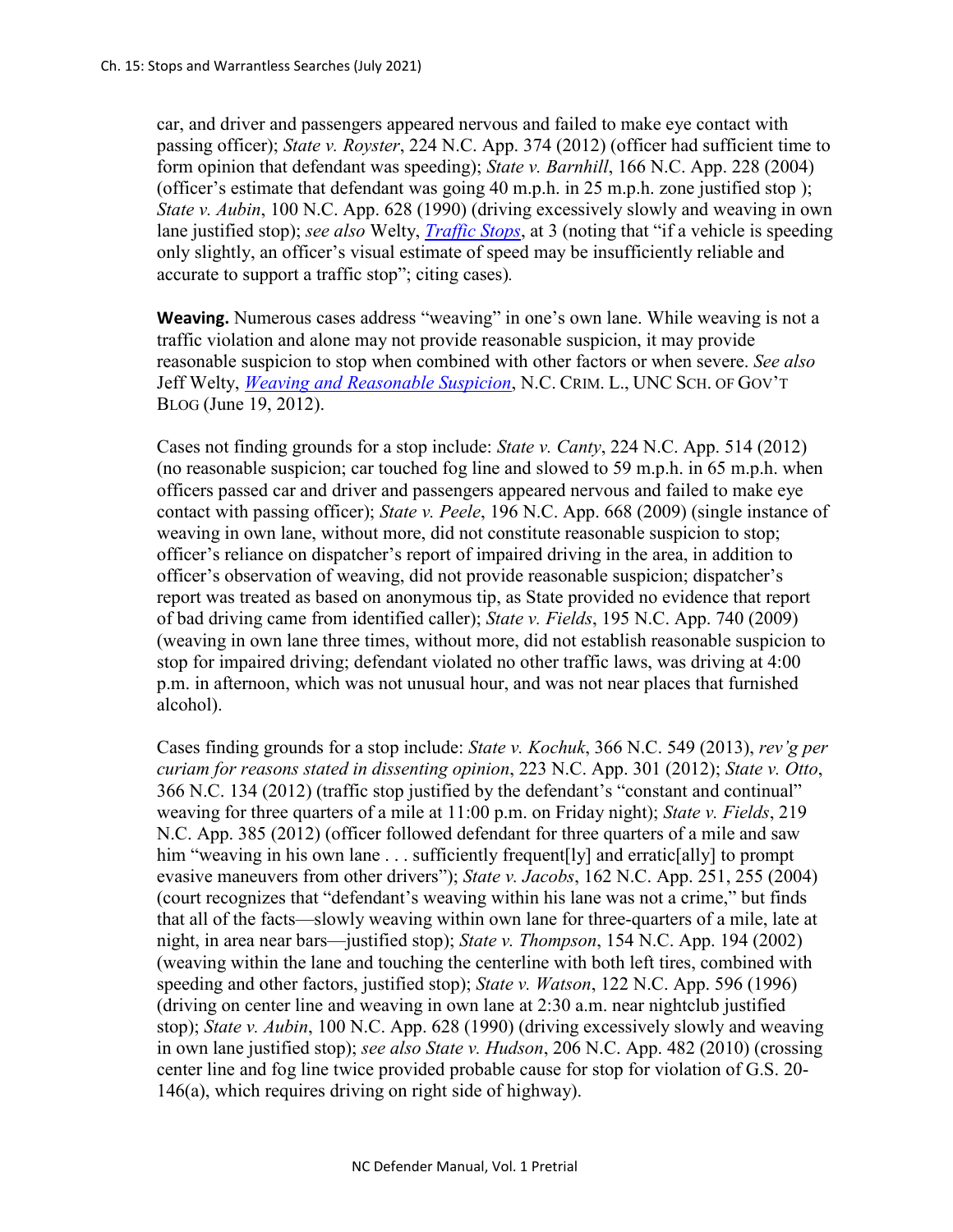**Proximity to bars.** *See, e.g., State v. Roberson*, 163 N.C. App. 129 (2004) (driving at 4:30 a.m. in area with several bars and restaurants did not increase level of suspicion and justify stop; by law, those establishments must stop serving alcohol at 2:00 a.m.); *State v. Watson*, 122 N.C. App. 596 (1996) (proximity to nightclub at 2:30 a.m., combined with driving on center line and weaving in own lane, justified stop).

### **Anonymous tip of impaired driving.** *See infra* § 15.3F, Anonymous Tips.

**Ownership.** Absent information to the contrary, an officer is permitted to make the "commonsense" inference that the driver of a car is the registered owner of the vehicle; an officer therefore may stop a vehicle when the registered owner is not properly licensed. *Kansas v. Glover*, \_\_\_ U.S. \_\_\_, \_\_\_, 140 S. Ct. 1183, 1188 (2020) (where license plate check showed registered owner to have a revoked driver's license and officer had no information to negate the inference that the owner was driving, traffic stop was supported by reasonable suspicion); *State v. Hess*, 185 N.C. App. 530 (2007) (owner of car had suspended license; absent evidence that owner was not driving car, officer had reasonable suspicion to stop car to determine whether owner was driving).

For a discussion of limitations on an officer's actions after discovering that a car was not being driven by the owner or was not improperly registered, *see infra* § 15.3J, Mistaken Belief by Officer.

**Other registration issues.** *See, e.g., State v. Burke*, 212 N.C. App. 654 (2011) (stop based merely on low number of temporary tag not supported by reasonable suspicion), *aff'd per curiam*, 365 N.C. 415 (2012); *State v. Hudson*, 103 N.C. App. 708 (1991) (officer had reasonable suspicion that faded, temporary registration had expired and that vehicle was improperly registered); *see also United States v. Wilson*, 205 F.3d 720 (4th Cir. 2000) (Fourth Amendment does not allow traffic stop simply because vehicle had temporary tags and officer could not read expiration date while driving behind defendant at night).

**Seatbelt violations.** *See, e.g., State v. Villeda*, 165 N.C. App. 431 (2004) (trooper did not have grounds to stop defendant for seat belt violation; evidence indicated that trooper could not see inside vehicles driving in front of him at night on stretch of road on which defendant was stopped).

### **F. Anonymous Tips**

**General test.** Information from informants is evaluated under the "totality of the circumstances," but the most critical factors are the reliability of the informant and the basis of the informant's knowledge. *See Alabama v. White*, 496 U.S. 325 (1990).

When a tip is anonymous, the reliability of the informant is difficult to assess, and the tip is insufficient to justify a stop unless the tip itself contains strong indicia of reliability or independent police work corroborates significant details of the tip. *See State v. Johnson*, 204 N.C. App. 259, 260–61 (2010) (finding tip insufficient under these principles; anonymous caller merely alleged that black male wearing a white shirt in a blue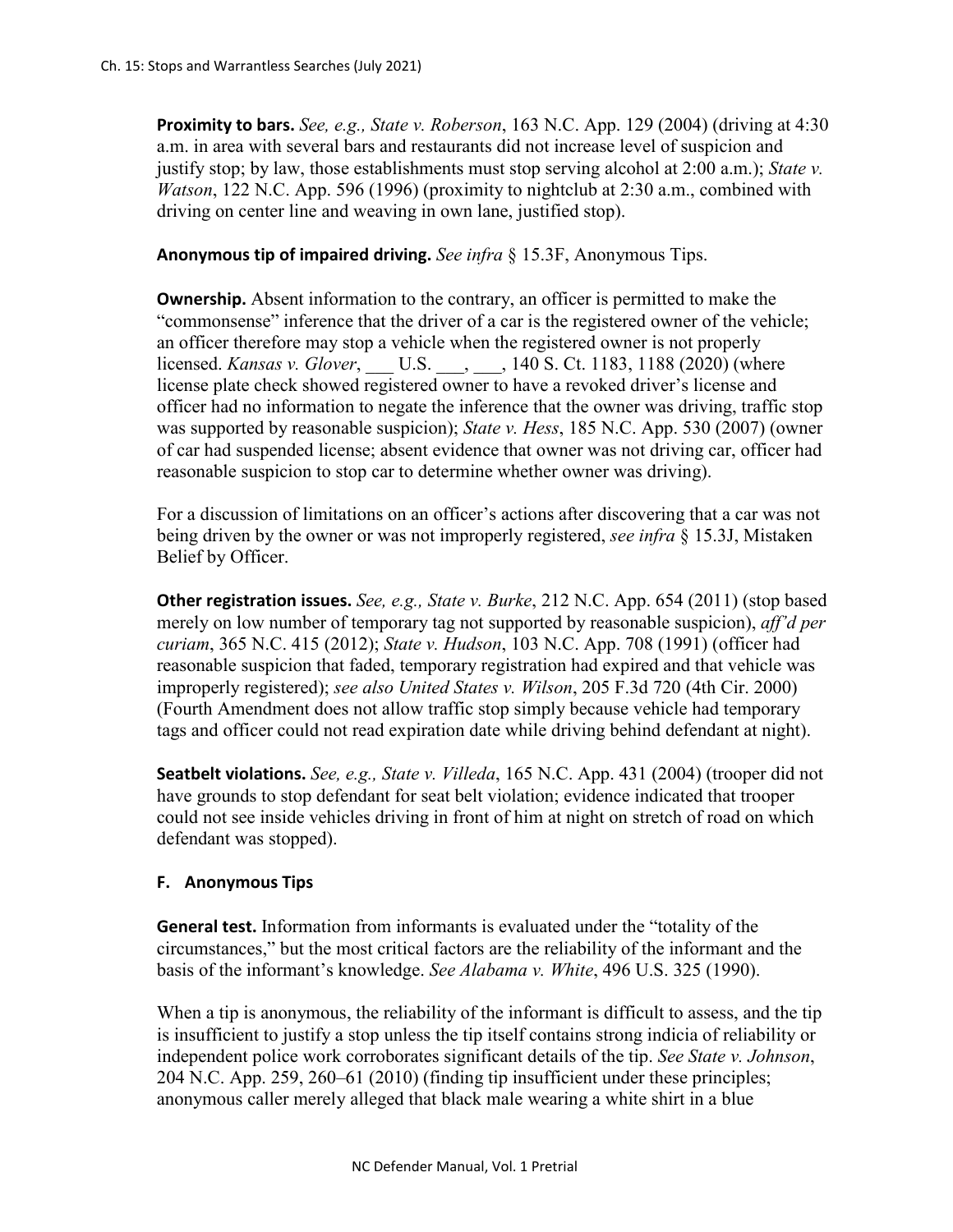Mitsubishi with a certain license plate number was selling guns and drugs at certain street corner); *see also State v. Watkins*, 337 N.C. 437 (1994) (upholding stop based on corroboration), *rev'g* 111 N.C. App. 766 (1993); *State v. Harwood*, 221 N.C. App. 451, 460 (2012) (uncorroborated, anonymous tip did not provide basis for stop; "tip in question simply provided that Defendant would be selling marijuana at a certain location on a certain day and would be driving a white vehicle"); *State v. Peele*, 196 N.C. App. 668 (2009) (officer's reliance on dispatcher's report of impaired driving in the area along with observation of single instance of weaving did not provide reasonable suspicion; dispatcher's report was treated as based on anonymous tip, as State provided no evidence that report of bad driving came from identified caller); *see also State v. Coleman*, 228 N.C. App. 76 (2013) (even though caller gave her name, court concluded that information that defendant had open container of alcohol was no more reliable than information provided by anonymous tipster; caller did not identify or describe the defendant, did not provide any way for the officer to assess her credibility, failed to explain the basis of her knowledge, and did not include any information concerning defendant's future actions).

A tip from a person whom the police fail to identify might not be considered anonymous, or at least not completely anonymous, if the tipster has put his or her anonymity sufficiently at risk. *See State v. Maready*, 362 N.C. 614 (2008) (driver who approached officers in person to report erratic driving was not completely anonymous informant even though officers did not take the time to get her name; also, informant had little time to fabricate allegations); *State v. Hudgins*, 195 N.C. App. 430 (2009) (caller, although not identified, placed his anonymity at risk; he remained on his cell phone with the dispatcher for eight minutes, gave detailed information about the person who was following him, followed the dispatcher's instructions, which allowed an officer to intercept the person who was following the caller, and remained at scene long enough to identify person stopped by the officer); *United States v. Mitchell*, 963 F.3d 385 (4th Cir. 2020) (to same effect).

**Weapons offenses.** In *Florida v. J.L.*, 529 U.S. 266 (2000), the Court found that an anonymous tip—stating that a young black male was at a particular bus stop wearing a plaid shirt and carrying a gun—did not give officers reasonable suspicion to stop. The tip lacked sufficient indicia of reliability and provided no predictive information about the person's conduct. The Court refused to adopt a "firearm exception," under which a tip alleging possession of an illegal firearm would justify a stop and frisk even if the tip fails the standard test for reasonable suspicion. *See also State v. Hughes*, 353 N.C. 200 (2000) (following *Florida v. J.L.*, court finds anonymous tip insufficient to support stop); *State v. Brown*, 142 N.C. App. 332 (2001) (to same effect).

**Impaired driving cases.** *Florida v. J.L.* indicates that the standard for evaluating anonymous tips should be the same regardless of the type of offense involved, with possible exceptions for certain offenses (such as offenses involving explosives).

In cases in North Carolina in which the police have received a tip about impaired or erratic driving, the courts have applied the same standard for assessing reasonable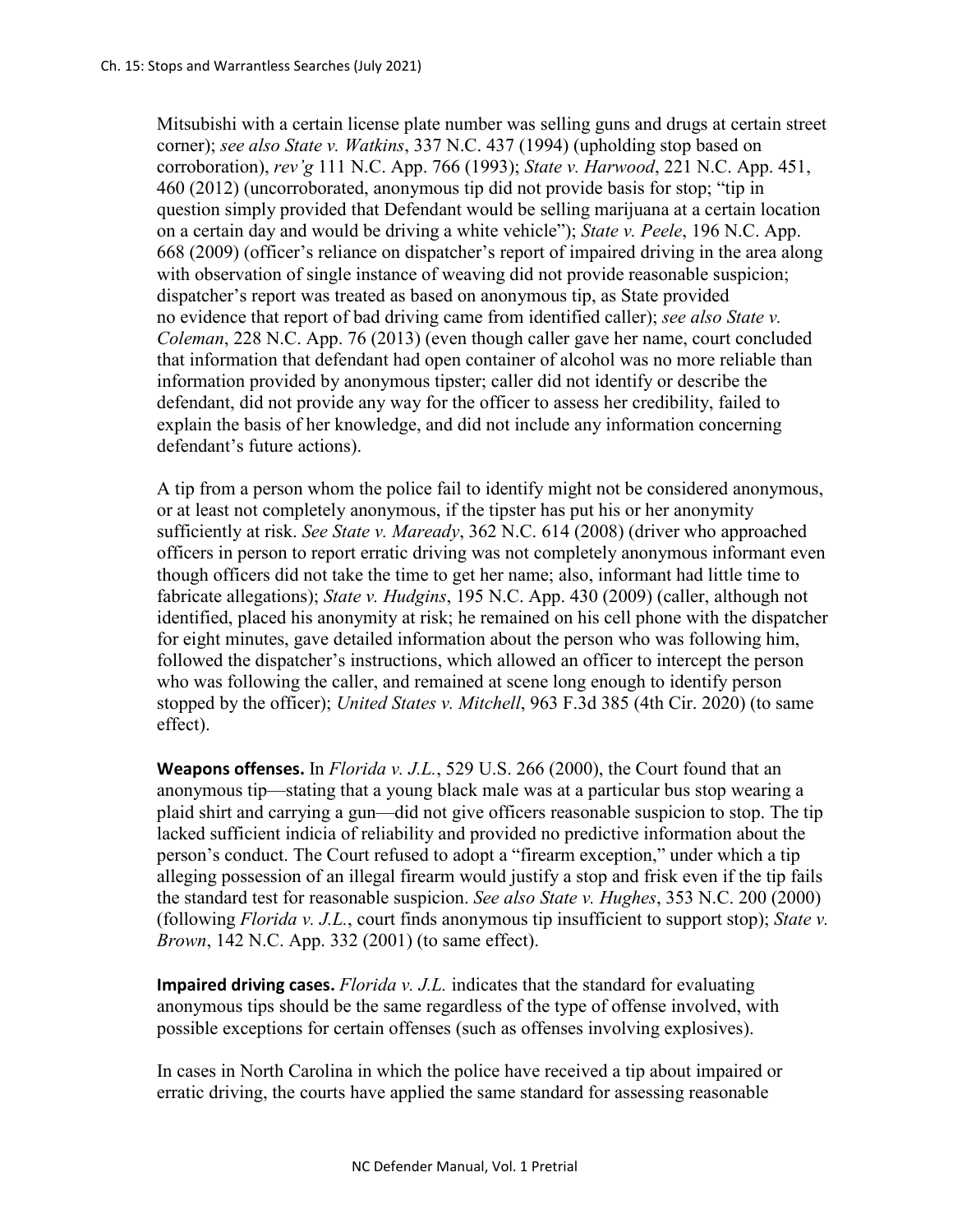suspicion as in cases involving other offenses. They have not recognized an exception for impaired driving. *See State v. Maready*, 362 N.C. 614 (2008) (finding in totality of circumstances that tip about erratic driving and other information gave officers reasonable suspicion to stop); *State v. Peele*, 196 N.C. App. 668 (2009) (following *Maready*, court finds that tip about erratic driving and other information did not give officers reasonable suspicion to stop). However, a tip might not be treated as completely anonymous if the tipster placed his or her anonymity sufficiently at risk. *See supra*  "General test" in this subsection F.

**Drug cases.** An anonymous tip to police that a person is involved in illegal drug sales is not sufficient, without more, to justify an investigatory stop. *See State v. McArn*, 159 N.C. App. 209 (2003) (anonymous tip that drugs were being sold from particular vehicle was not sufficient to justify stop of vehicle); *compare State v. Sutton*, 167 N.C. App. 242 (2004) (tip from pharmacist with whom officer had been working on ongoing basis to uncover illegal activity involving prescriptions, combined with officer's own observations, provided reasonable suspicion to stop defendant after defendant left pharmacy).

# **G. Information from Other Officers**

**Generally.** An officer may stop a person based on the request of another officer if:

- the officer making the stop has reasonable suspicion for the stop based on his or her personal observations;
- the officer making the stop received a request to stop the defendant from another officer who, before making the request, had reasonable suspicion for the stop; or
- the officer making the stop received information from another officer before the stop, which when combined with the stopping officer's observations constituted reasonable suspicion.

*See State v. Battle*, 109 N.C. App. 367, 371 (1993) (discussing general standard for stops based on collective knowledge); *State v. Bowman*, 193 N.C. App. 104 (2008) (collective knowledge of team of officers investigating defendant imputed to officer who conducted search of vehicle); *State v. Watkins*, 120 N.C. App. 804 (1995) (information fabricated by one officer and supplied to stopping officer may not be used to show reasonable suspicion, even if stopping officer did not know that the information was fabricated); *see also State v. Harwood*, 221 N.C. App. 451 (2012) (anonymous tip did not provide basis for stop; court appears to reject argument that officers could rely on outstanding arrest warrant unknown to stopping officers when they stopped defendant); Jeff Welty, *[Fascinating Footnote 3](http://nccriminallaw.sog.unc.edu/?p=3815)*, N.C. CRIM. L., UNC SCH. OF GOV'T BLOG (Aug. 13, 2012) (discussing *Harwood*).

**Police broadcasts.** Police broadcasts may or may not be based on an officer's observations. Without any showing as to the basis of the broadcast, it should be given no more weight than an anonymous tip. *See State v. Peele*, 196 N.C. App. 668 (2009) (dispatcher's report of impaired driving was treated as based on anonymous tip, as State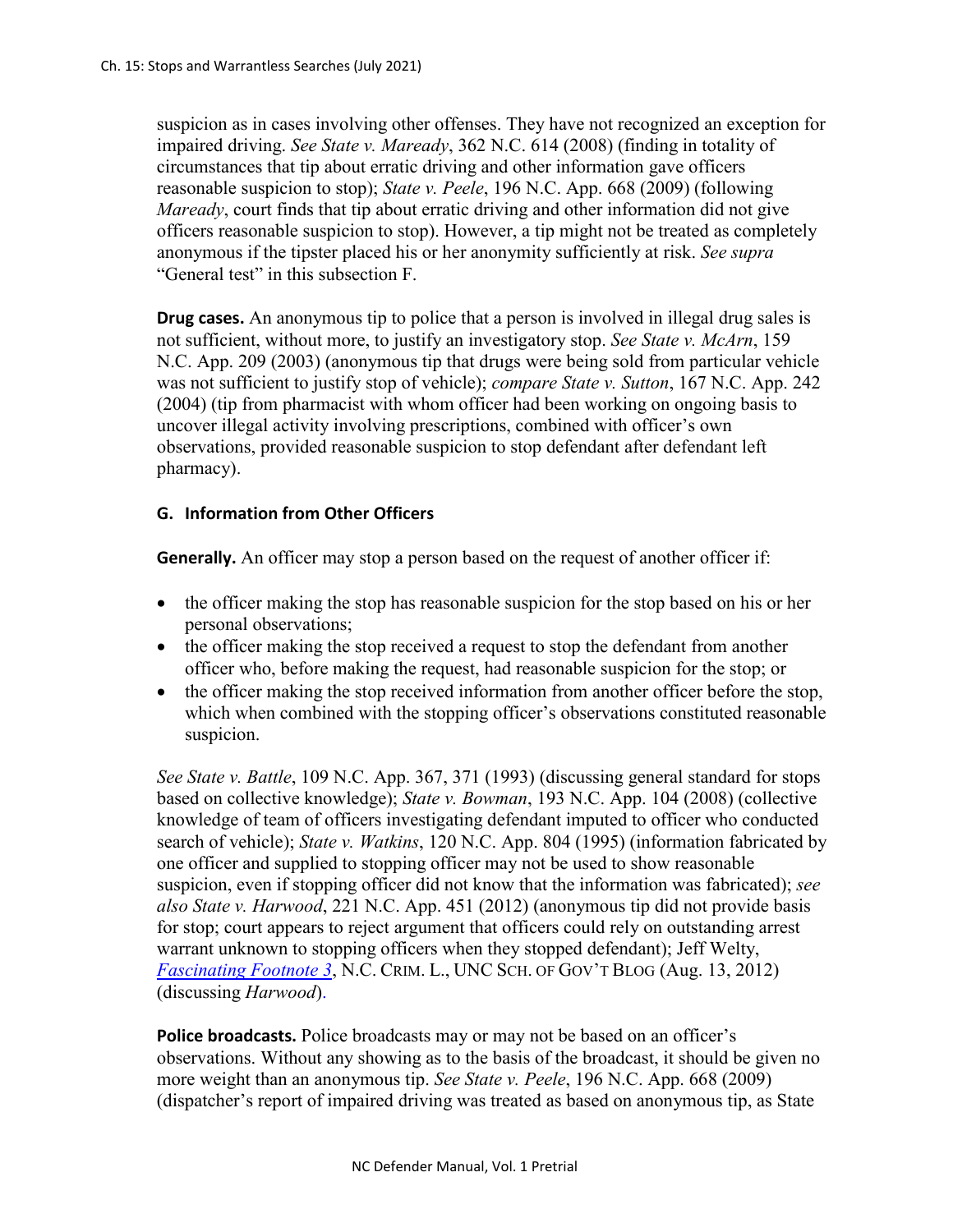provided no evidence that report of driving came from identified caller); *see also supra* § 15.3F, Anonymous Tips.

# **H. Pretext**

In some limited instances, a court may find that a stop or search is unconstitutional because the purported justification for the stop or search is a pretext for an impermissible reason.

**Stops based on individualized suspicion.** The U.S. Supreme Court has significantly cut back the pretext doctrine. Generally, an officer's subjective motivation in stopping a person or vehicle is irrelevant under the Fourth Amendment if the officer has probable cause to make the stop. In *Whren v. United States*, 517 U.S. 806 (1996), the Court held that an officer's actual motivation in making a stop (for example, to investigate for drugs) is generally irrelevant if the officer has probable cause for the stop and could have stopped the person for that reason (for example, the person committed a traffic violation). *Accord State v. McClendon*, 350 N.C. 630 (1999) (adopting *Whren* under state constitution)*.* 

*Whren* did not specifically address whether a defendant may challenge as pretextual a stop based on reasonable suspicion. *See also Hamilton*, 125 N.C. App. 396 (dissent notes that *Whren* left this question open). It seems unlikely, however, that *Whren* would not apply to circumstances in which officers have reasonable suspicion to stop, a lesser degree of proof than probable cause but still a form of individualized suspicion. *See Ashcroft v. al-Kidd*, 563 U.S. 731 (2011) (in upholding validity of material-witness arrest warrant requiring less than probable cause for issuance, Court states that subjective intent is pertinent only in cases not involving individualized suspicion).

**Facts known to officer.** *Whren* and cases following it consider the objective facts supporting a stop. Consequently, if the facts known to an officer amount to a violation of the law, the stop is valid even though the officer may have made the stop for a different reason. *See State v. Barnard*, 362 N.C. 244 (2008) (based on defendant's thirty-second delay after traffic light turned green, officer stopped defendant for impaired driving, for which there was reasonable suspicion, and for impeding traffic, which was not a traffic violation; court upholds stop, reasoning that its constitutionality depends on the objective facts observed by officer, not the officer's subjective motivation); *State v. Osterhoudt*, 222 N.C. App. 620 (2012) (trooper had reasonable, articulable suspicion to stop defendant based on observed traffic violations notwithstanding his mistaken belief that defendant violated different traffic law).

Relatedly, facts unknown to the officer at the time of the stop do not provide a basis for a stop*. See Devenpeck v. Alford*, 543 U.S. 146, 152 (2004) ("[w]hether probable cause exists depends upon the reasonable conclusion to be drawn from the facts known to the arresting officer at the time of the arrest"; officer's subjective reason for making arrest need not be criminal offense as to which known facts provide probable cause); *see also* 2 LAFAVE, SEARCH AND SEIZURE § 3.2(d), at  $67-68$  (for actions without warrant,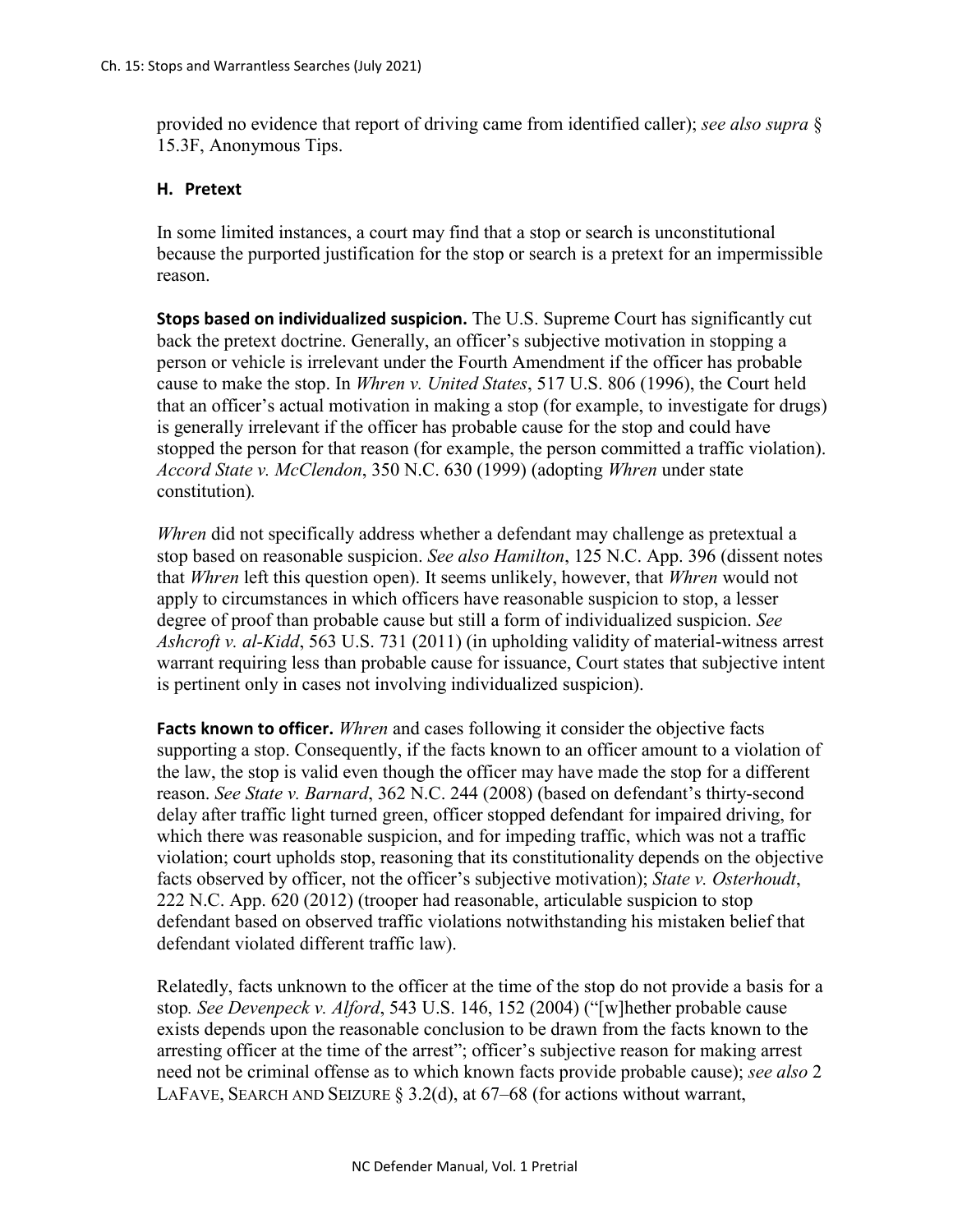information to be considered is the "totality of facts" available to officer). For a discussion of reliance on the collective knowledge of the investigating officers, see *supra* § 15.3G, Information from Other Officers.

Accordingly, if the facts known to an officer do not satisfy the State's burden of showing grounds for the stop, the stop is invalid. This result does not depend on whether the stop was or was not pretextual, although as a practical matter judges may scrutinize more closely whether grounds existed for the stop if they believe an officer acted for a pretextual reason. *See infra* § 15.3K, Race Based Stops (discussing cases).

**Exceptions.** There are some limits to *Whren.*

- *Whren* itself stated that a defendant may challenge as pretextual inventory searches or administrative inspections because they are not based on individualized suspicion.
- Likewise, a defendant may challenge as pretextual a license or other checkpoint when the real purpose is impermissible. *See infra* "Pretextual checkpoints" in § 15.3I, Motor Vehicle Checkpoints.
- A stop for a traffic violation or other matter still violates the Fourth Amendment if the officer exceeds the scope of the stop—for example, the officer unduly detains the defendant about a matter unrelated to the purpose of the stop without additional grounds to do so. *See infra* § 15.4E, Nature, Length, and Purpose of Detention.
- If an officer stops a defendant because of his or her race, the stop may violate equal protection under the Fourteenth Amendment regardless of whether probable cause exists. *See supra* § 15.2C, Race-Based "Consensual" Encounters. Proof of racial motivation may also undermine the credibility of the officer's stated reason for the stop. *See infra* § 15.3K, Race-Based Stops.

**Effect of not issuing citation.** The failure of an officer to issue a citation for the traffic violation that was the basis of a traffic stop does not affect the stop's validity if objective circumstances indicate that the defendant committed a violation. *See State v. Baublitz*, 172 N.C. App. 801 (2005) (officer's "objective observation" that defendant's vehicle twice crossed center line of highway provided officer with probable cause to stop for traffic violation, regardless of officer's subjective motivation for making stop; court finds it irrelevant that officer did not issue traffic ticket to defendant after arresting him for possession of cocaine).

# **I. Motor Vehicle Checkpoints**

The discussion below reviews selected principles governing motor vehicle checkpoints. For an in-depth discussion of checkpoints as well as additional information on some of the issues discussed below, see Welty, *[Motor Vehicle Checkpoints](https://www.sog.unc.edu/publications/bulletins/motor-vehicle-checkpoints)*.

**License and registration checkpoints.** In *Delaware v. Prouse*, 440 U.S. 648 (1979), the U.S. Supreme Court held that officers may not randomly stop motorists to check their driver's license or vehicle registration; the Court indicated, however, that checkpoints at which drivers' licenses and registrations are systematically checked may be permissible.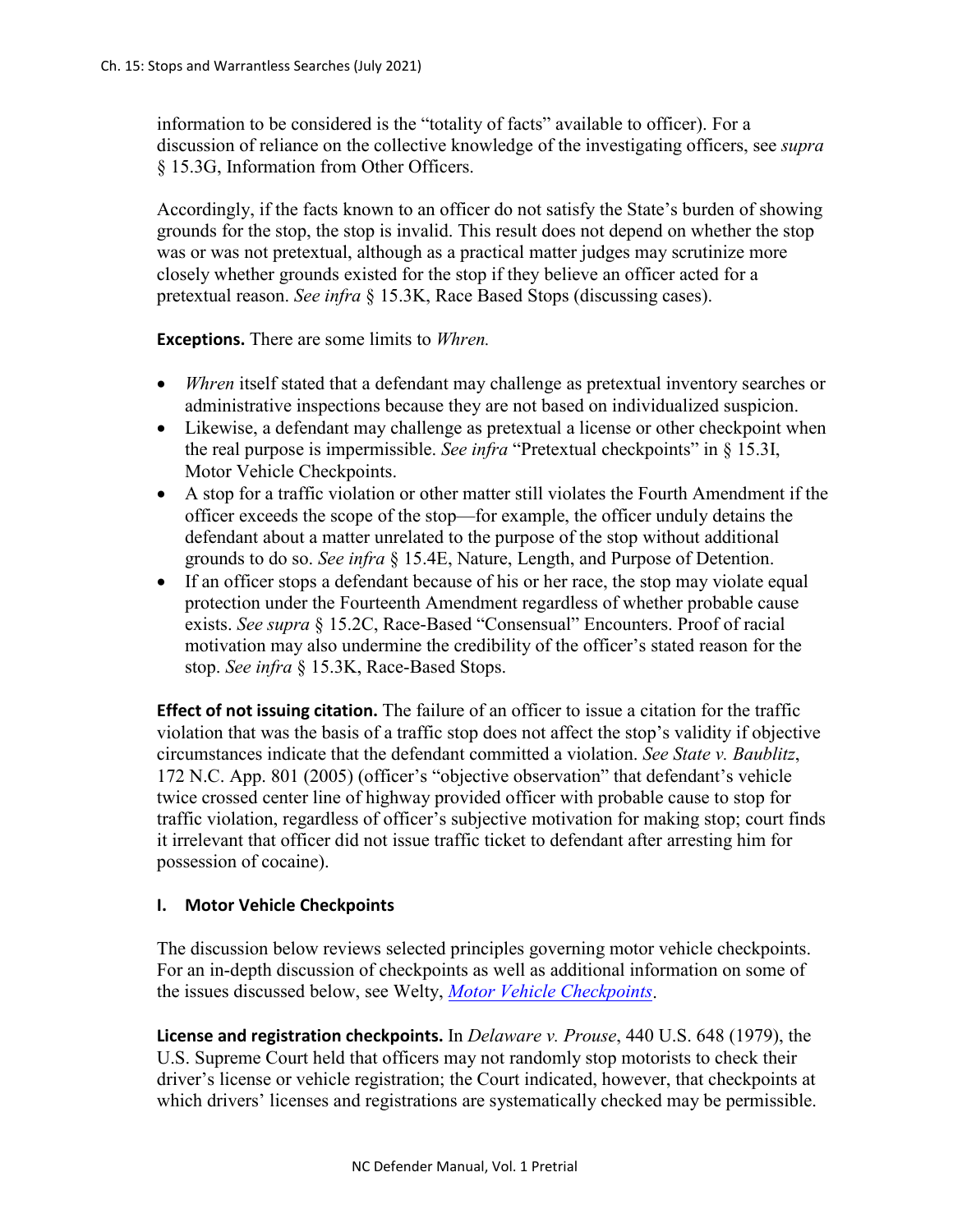*See also State v. Sanders*, 112 N.C. App. 477 (1993) (upholding license checkpoint under authority of *Prouse*). Motor vehicle checkpoints are authorized in North Carolina under G.S. 20-16.3A, which allows checkpoints for the purpose of determining compliance with G.S. Chapter 20.

A license and registration checkpoint must comply with both constitutional limitations and the procedures in G.S. 20-16.3A. To determine the constitutionality of a checkpoint, courts examine the primary purpose of the checkpoint and whether the checkpoint was operated in a reasonable manner. *State v. Veazey,* 201 N.C. App. 398 (2009). For a further discussion of these limitations, see SHEA RIGGSBEE DENNING, CHRISTOPHER TYNER, & JEFFREY B. WELTY, PULLED OVER: THE LAW OF TRAFFIC STOPS AND OFFENSES IN NORTH CAROLINA (UNC School of Government, 2017); Shea Denning, *[State v. McDonald Provides Useful](https://nccriminallaw.sog.unc.edu/state-v-mcdonald-provides-useful-primer-on-checkpoints/) Primer on [Checkpoints](https://nccriminallaw.sog.unc.edu/state-v-mcdonald-provides-useful-primer-on-checkpoints/)*, N.C. CRIM. L., UNC SCH. OF GOV'T BLOG (March 3, 2015); Welty, *[Motor](https://www.sog.unc.edu/publications/bulletins/motor-vehicle-checkpoints)  [Vehicle Checkpoints](https://www.sog.unc.edu/publications/bulletins/motor-vehicle-checkpoints)*.

**DWI checkpoints.** The U.S. Supreme Court has upheld the constitutionality of impaireddriving checkpoints conducted under guidelines regulating officers' discretion. *See Michigan Dept. of State Police v. Sitz*, 496 U.S. 444 (1990). Impaired-driving checkpoints in North Carolina must comply with both constitutional limitations and the procedures in G.S. 20-16.3A. For a further discussion of these limitations, see Welty, *[Motor Vehicle Checkpoints](https://www.sog.unc.edu/publications/bulletins/motor-vehicle-checkpoints)*.

**Pretextual checkpoints.** A license or impaired-driving checkpoint is subject to challenge as pretextual under the Fourth Amendment. *See City of Indianapolis v. Edmond*, 531 U.S. 32 (2000) (checkpoint is unconstitutional if primary purpose is unlawful; checkpoint was unlawful in this case because primary purpose was to investigate for drugs).

**Avoiding checkpoint.** In *State v. Foreman*, 351 N.C. 627 (2000), the North Carolina Supreme Court held that avoidance of a lawful checkpoint constituted reasonable suspicion to stop to inquire why the defendant turned away from the checkpoint. Cases since *Foreman* have looked at the totality of the circumstances, implicitly recognizing that turning away from a checkpoint may not always constitute reasonable suspicion to stop. *See State v. Griffin*, 366 N.C. 473 (2013) (defendant made three-point turn in middle of road, not at intersection, to avoid checkpoint where police lights were visible; court states that "even a legal turn, when viewed in the totality of the circumstances, may give rise to reasonable suspicion" and finds that "place and manner of defendant's turn in conjunction with his proximity to the checkpoint" provided reasonable suspicion to stop); *White v. Tippett*, 187 N.C. App. 285 (2007) (from a combination of the driver's evasion of the checkpoint, odor of alcohol surrounding the driver, and brief conversation with the driver, the officer had reasonable grounds to believe that the driver had committed an implied-consent offense); *State v. Bowden*, 177 N.C. App. 718 (2006) (defendant broke hard before checkpoint, causing front of car to dip, abruptly turned into parking lot, pulled in and out of parking space, headed toward exit, and pulled into another space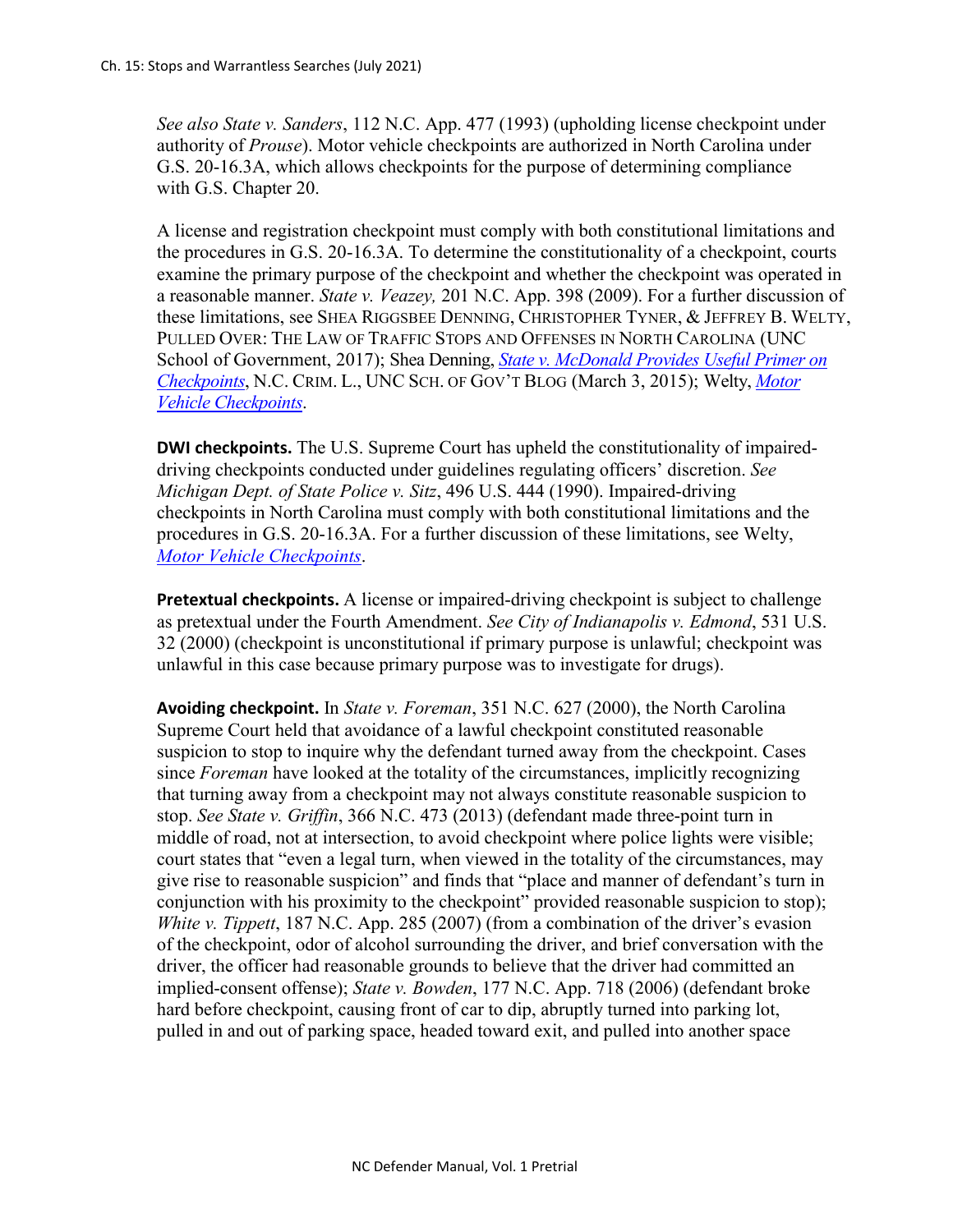when officer drove up; totality of circumstances justified officer in pursuing and stopping defendant's car).

**Challenge to illegal checkpoint by person who turns away.** The N.C. Court of Appeals has held that the illegality of a checkpoint is not relevant when a driver turns away from the checkpoint because the checkpoint is not the basis for the stop in those circumstances. *See State v. Collins*, 219 N.C. App. 374 (2012); *see also White v. Tippett*, 187 N.C. App. 285 (2007) (so stating in civil license proceedings). (These decisions are inconsistent with the decision of another panel of the court of appeals, but the decision of that panel was vacated and remanded for other reasons. *See State v. Haislip*, 186 N.C. App. 275 (2007) (if checkpoint is unconstitutional, turning away from checkpoint would not be grounds to stop defendant), *vacated and remanded on other grounds*, 362 N.C. 499 (2008) (remanded to trial court for written findings of fact and conclusions of law).)

The above principle does not necessarily end the inquiry. In remanding the case for further findings, the court in *Collins* recognized that an officer must have reasonable suspicion to stop a defendant who turns away from an unconstitutional checkpoint; mere turning away may not be sufficient. *See also State v. Griffin*, 366 N.C. 473 (2013) (stating that court did not need to address alleged unconstitutionality of checkpoint because in circumstances of case officer had reasonable suspicion to stop defendant). Also at play is the principle that a person has the right to avoid an illegal action. Turning away from an illegal checkpoint, along with other factors, may provide reasonable suspicion, just as running on foot from an unlawful stop, along with other factors, may provide reasonable suspicion. Without more, however, merely failing to obey an unlawful action by the police may not constitute reasonable suspicion. *See supra* § 15.3D, Flight; *see also* Jeff Welty, *[Ruse Checkpoints](http://nccriminallaw.sog.unc.edu/?p=2516)*, N.C. CRIM. L., UNC SCH. OF GOV'T BLOG (June 1, 2011) (citing cases holding that a person's avoidance of a "ruse" checkpoint—that is, one in which officers put up signs warning of a checkpoint ahead that does not actually exist or that is illegal so that officers may observe drivers' reactions—does not without more provide reasonable suspicion to stop).

**Limits on detention at checkpoint.** Although motorists may be briefly stopped at an impaired driving checkpoint, detention of a particular motorist for more extensive investigation, such as field sobriety testing, requires satisfaction of an individualized suspicion standard. *See Michigan Dept. of State Police v. Sitz*, 496 U.S. 444, 451 (1990). For a further discussion of these issues, see Welty, *[Motor Vehicle Checkpoints](https://www.sog.unc.edu/publications/bulletins/motor-vehicle-checkpoints)*, at 6–7 (questions 10 and 11).

**Drug and general crime control checkpoints.** Drug checkpoints and general crime control checkpoints are not permissible. *See City of Indianapolis v. Edmond*, 531 U.S. 32 (2000).

**Information-seeking checkpoints.** Distinguishing *Edmond,* 531 U.S. 32, which found drug checkpoints unconstitutional, the Court held that brief stops of motorists at a highway checkpoint at which police sought information about a recent fatal hit-and-run accident on that highway were not presumptively invalid under the Fourth Amendment. *See Illinois v. Lidster*, 540 U.S. 419 (2004).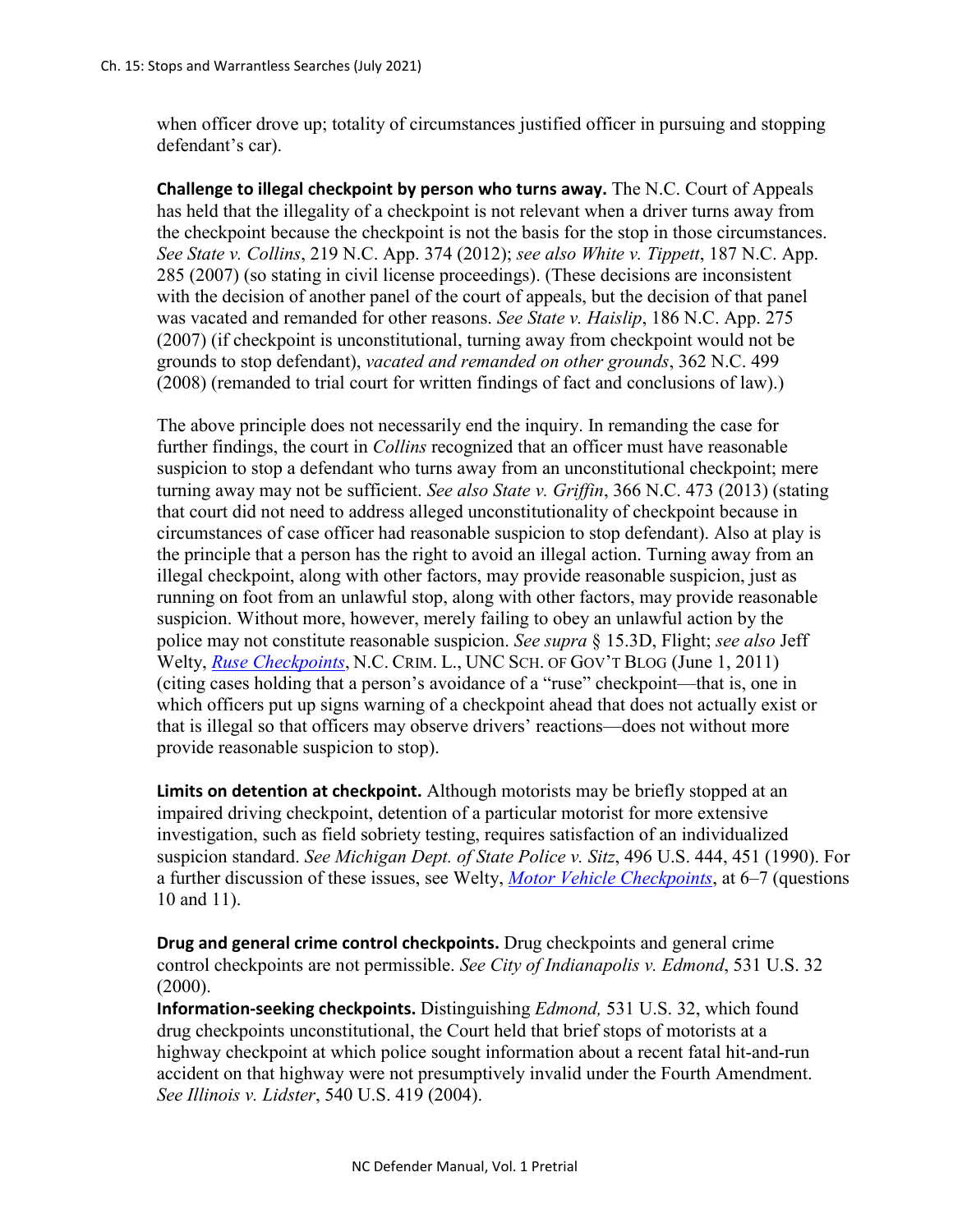**Public housing checkpoints.** *See State v. Hayes*, 188 S.W.3d 505 (Tenn. 2006) (identification checkpoint at entrance to public housing development violated Fourth Amendment where goal was to reduce crime, exclude trespassers, and enforce lease agreement provisions to decrease crime and drug use; checkpoint was aimed at general crime control); *Wilson v. Commonwealth*, 509 S.E.2d 540 (Va. Ct. App. 1999) (drug checkpoint inside entrance to public housing project unconstitutional).

# **J. Mistaken Belief by Officer**

A mistaken belief by an officer may or may not justify a stop depending on the nature of the belief. If a mistake of "law," the mistake generally does not justify a stop; if a mistake of "fact," the mistake may not invalidate the stop. Distinguishing between a mistake of law and mistake of fact may be difficult in some cases.

**Mistake of law.** Generally, a stop based on observed facts that do not amount to a violation of the law—a mistake of "law"—violates the Fourth Amendment. *See State v. McLamb*, 186 N.C. App. 124 (2007) (officer stopped defendant for speeding for going 30 m.p.h. in what the officer thought was a 20 m.p.h. zone; speed limit was actually 55 m.p.h., and stop violated Fourth Amendment); *cf. State v. Osterhoudt*, 222 N.C. App. 620 (2012) (trooper had reasonable suspicion to stop vehicle based on observed traffic violations even where trooper was mistaken about which motor vehicle statute had been violated).

The U.S. Supreme Court has recognized an exception to the rule that a mistake of law will not support a stop. The Court held that if an officer makes a stop based on an objectively reasonable mistake of law, the stop is not invalid because of the mistake. In *Heien v. North Carolina*, 574 U.S. 54 (2014), the defendant was stopped for a single broken brake light. North Carolina law at the time only required one working brake light. After the court of appeals initially overturned the denial of the motion to suppress based on the officer's mistake of law, the North Carolina Supreme Court reversed. It determined that the officer's mistaken belief that two working brake lights were required was objectively reasonable and did not warrant suppression. *State v. Heien*, 366 N.C. 271 (2012). The U.S. Supreme Court agreed. This decision may have a limited impact. The North Carolina Supreme court in *Heien* noted that North Carolina's brake light requirements were particularly ambiguous and, until this case, had not been interpreted by the appellate courts (and were later amended by the legislature to require two lights in S.L. 2015-31 (S 90)). In cases in which the legal requirements are clearer or more established, an officer's mistake would not meet the standard announced in *Heien*. *See State v. Coleman*, 228 N.C. App. 76 (2013) (finding that mistake of law about lawfulness of possession of open container of alcohol in public vehicular area was not reasonable).

**Mistake of fact.** A stop based on an officer's incorrect assessment of the facts—that is, a mistake of fact—does not violate the Fourth Amendment *if* the officer's mistake was reasonable. *See State v. Smith*, 192 N.C. App. 690 (2008) (so holding); *see also State v. Williams*, 209 N.C. App. 255 (2011) (officers had reasonable suspicion to stop a vehicle in which defendant was a passenger based on the officers' good faith belief that the driver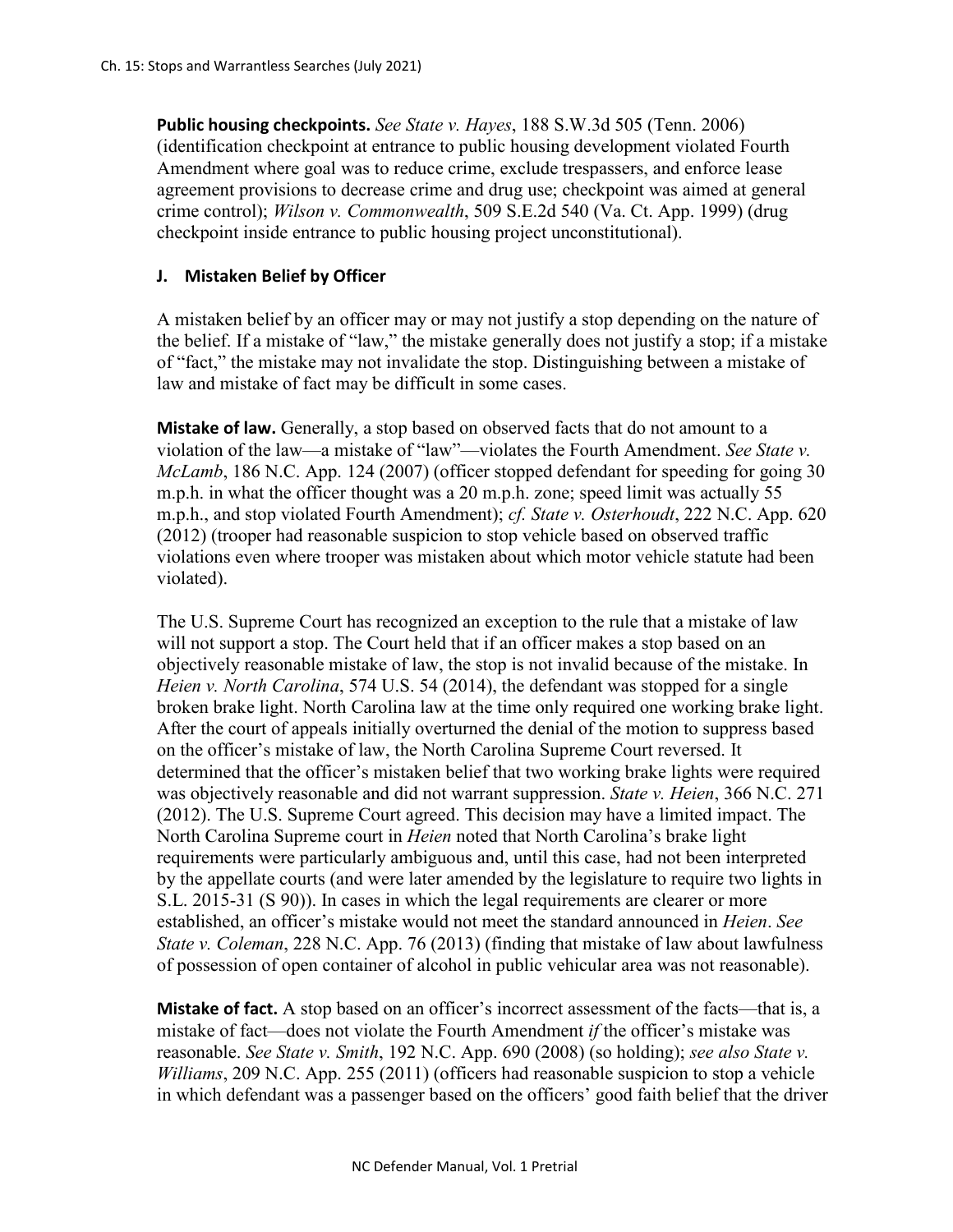had a revoked license and information about the defendant's drug sales, corroborated by the officers, from three reliable informants; the officer's mistake about who was driving the vehicle was reasonable under the circumstances).

A split of authority exists on whether an officer may continue a traffic stop after a mistake of fact such as in *State v. Myers-McNeil*, 262 N.C. App. 497 (2018). There, officers stopped a vehicle based on a license check, which showed the owner of the car was male and had a suspended license. Upon approaching the car, the officer immediately determined the driver was a woman. The *Myers-McNeil* court held that the officer in this circumstance was not required to immediately end the encounter and that it was permissible to perform the normal incidents of a traffic stop, such as a driver's license and warrant check. It is worthwhile to consider making and preserving an argument that a stop should immediately terminate once reasonable suspicion dissipates. *See* Jeff Welty, *[Myers-McNeil and What Happens When Reasonable Suspicion](https://nccriminallaw.sog.unc.edu/myers-mcneill-and-what-happens-when-reasonable-suspicion-dissipates/)  [Dissipates](https://nccriminallaw.sog.unc.edu/myers-mcneill-and-what-happens-when-reasonable-suspicion-dissipates/)*, N.C. CRIM. L., UNC SCH. OF GOV'T BLOG (Nov. 26, 2018).

# **K. Race-Based Stops**

The North Carolina appellate courts have taken a closer look at stops that may have been motivated by the defendant's race. Although the Fourth Amendment does not prohibit a stop if the objective facts known to the officer justify the stop (*see supra* "Facts known to officer" in § 15.3H, Pretext), the courts have sometimes found that an officer's asserted, non-racial basis for the stop was not credible or not sufficient to support the stop. *See State v. Ivey*, 360 N.C. 562, 564 (2006) (court states that it could not determine whether stop of car driven by black male was "selective enforcement of the law based upon race," which would be a violation of equal protection; court states, however, that it "will not tolerate discriminatory application of the law" based on race and finds that officer did not have grounds to stop defendant for failure to use turn signal), *abrogated on other grounds by State v. Styles*, 362 N.C. 412 (2008); *In re J.L.B.M.*, 176 N.C. App. 613 (2006) (officer did not have reasonable suspicion to stop in following circumstances: officer received police dispatch of suspicious person, described as Hispanic male, at gas station; when officer drove up, he saw Hispanic male in baggy clothes, who spoke to someone in another car and then walked away from location of officer's patrol car); *State v. Villeda*, 165 N.C. App. 431 (2004) (court reviews at length evidence that trooper's stop of Hispanic driver was racially motivated; court upholds trial court's finding that trooper was not able to observe whether driver was wearing seat belt).

A stop based on race also may violate Equal Protection. *See supra* § 15.2C, Race-Based "Consensual" Encounters; *see also* ALYSON A. GRINE & EMILY COWARD, RAISING ISSUES OF RACE IN NORTH CAROLINA CRIMINAL CASES § 2.3, Equal Protection Challenges to Police Action (UNC School of Government, 2014).

# **L. Limits on Officer's Territorial Jurisdiction**

If an officer acts outside his or her territorial jurisdiction, the actions may constitute a substantial statutory violation under G.S. 15A-974 and warrant the exclusion of any